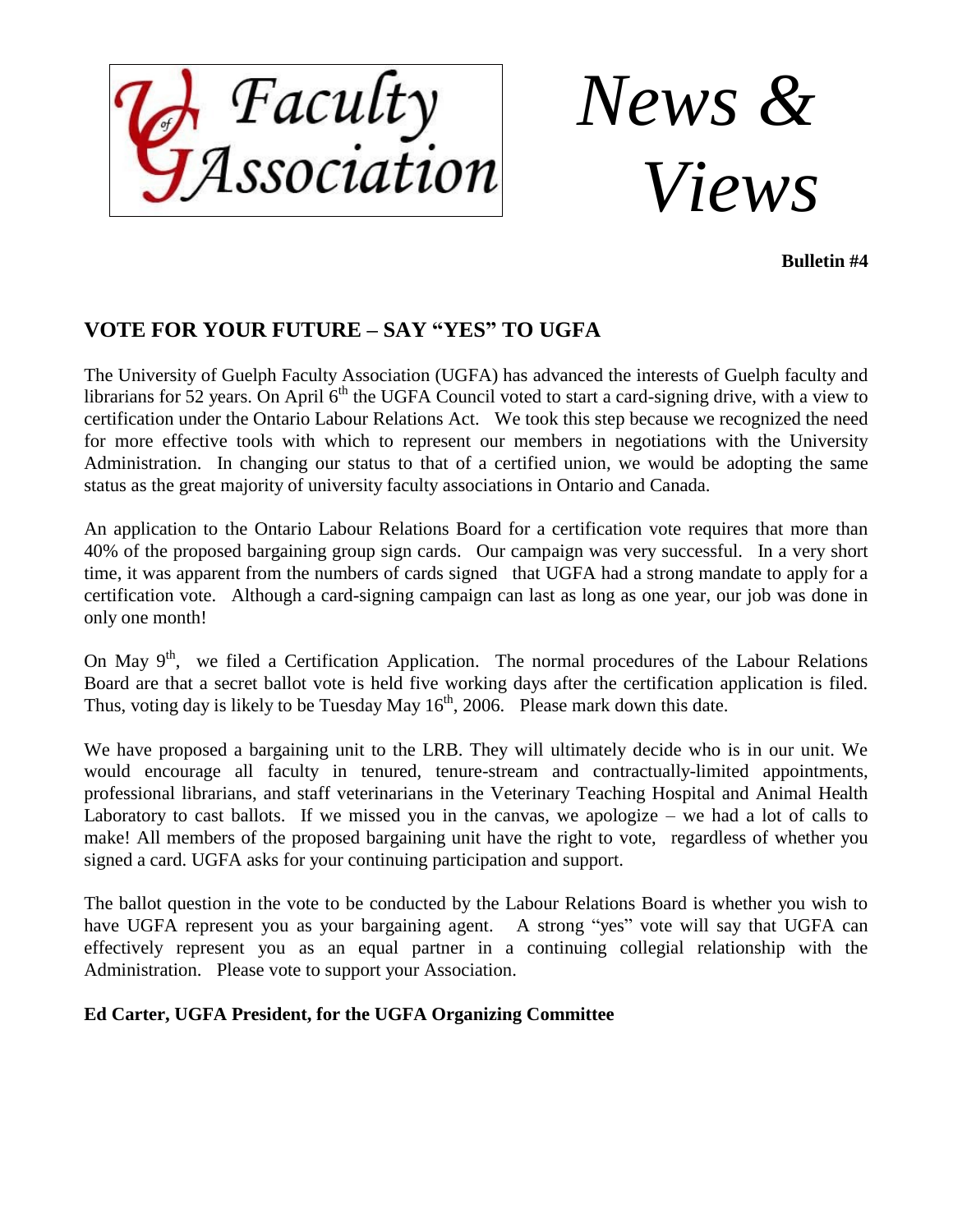#### Room 535, U.C. • University of Guelph • N1G 2W1 • [facassoc@uoguelph.ca](mailto:facassoc@uoguelph.ca) • <http://www.uoguelph.ca/~facassoc> • (519) 824-4120 ext. 52126 **HOW THE VOTING WORKS**

\_\_\_\_\_\_\_\_\_\_\_\_\_\_\_\_\_\_\_\_\_\_\_\_\_\_\_\_\_\_\_\_\_\_\_\_\_\_\_\_\_\_\_\_\_\_\_\_\_\_\_\_\_\_\_\_\_\_\_\_\_\_\_\_\_\_\_\_\_\_\_\_\_\_\_\_\_\_\_\_\_\_\_\_

<http://www.olrb.gov.on.ca/english/infob/infbul03.htm>

 $\overline{\phantom{a}}$ 

In certification applications, the Ontario Labour Relations Board arranges to conduct a vote at the workplace, with the date of the vote usually being five working days after the application is filed. The Board does not conduct advance polls or allow voting by proxy, and mail-in ballots are only allowed in very unusual circumstances.

**SIDE-BAR:** A very carefully scripted letter, recently sent out to faculty over the names of the deans and other administrators, states that the Administration wants "mail-in ballots for those faculty members who are off campus on the day of the vote", and will ask UGFA to agree to this. While this is presented as an attempt to be generous and fair, it would actually be contrary to the Labour Relations Act, Bulletin #3, which **states "The Board does not conduct advance polls or allow voting by proxy. Only in very unusal circumstances is mailin (sic) balloting allowed. The Board does not use mailin (sic) balloting to accommodate employees who are absent from the workplace on the day of the vote because of illness, vacation, or any other reason"**.

UGFA has proposed that polling stations be located in the MacKinnon Building, at OVC Lifetime Learning Centre, and at Vineland and Ridgetown. The final locations and hours of operation are to be determined by the LRB, and will be posted by the University. (We will also have the information on the UGFA website [\(www.uoguelph.ca/~facassoc\)](http://www.uoguelph.ca/~facassoc)). Every member of the bargaining unit is allowed to vote by secret ballot, conducted by an Official of the Labour Board. The University Administration and UGFA will never know how you vote. It is totally confidential because that's the law.

The ballot used by the Labour Board is a generic form, with the name of the University of Guelph Faculty Association and the employer, University of Guelph, posted in the polling booth. Below is a sample of what the ballot will look like. Simply mark an "**X**" here:

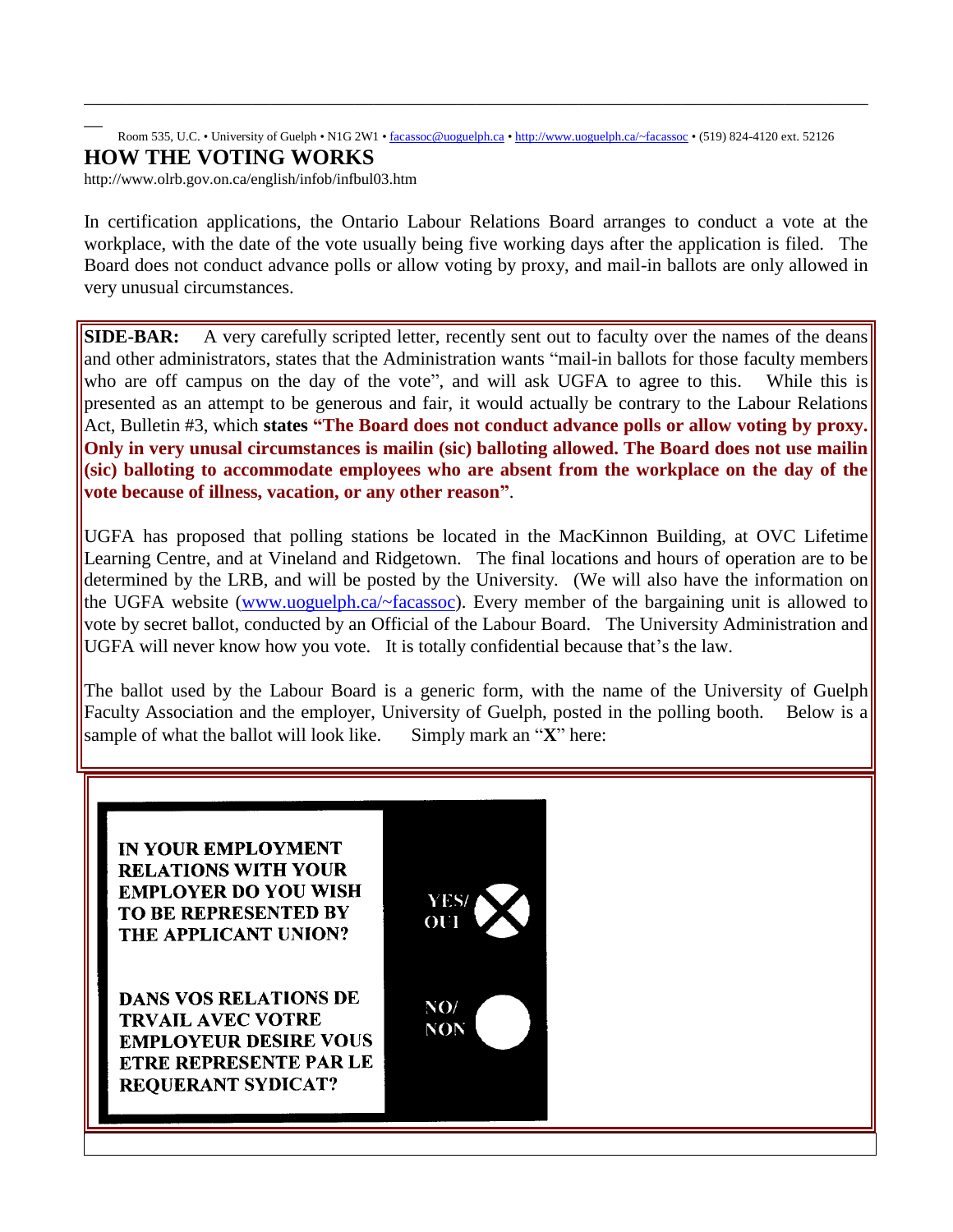# **VOTE "YES" FOR UGFA**

*If you require assistance or if you have any questions, please contact the UGFA office at x52126 or 52547*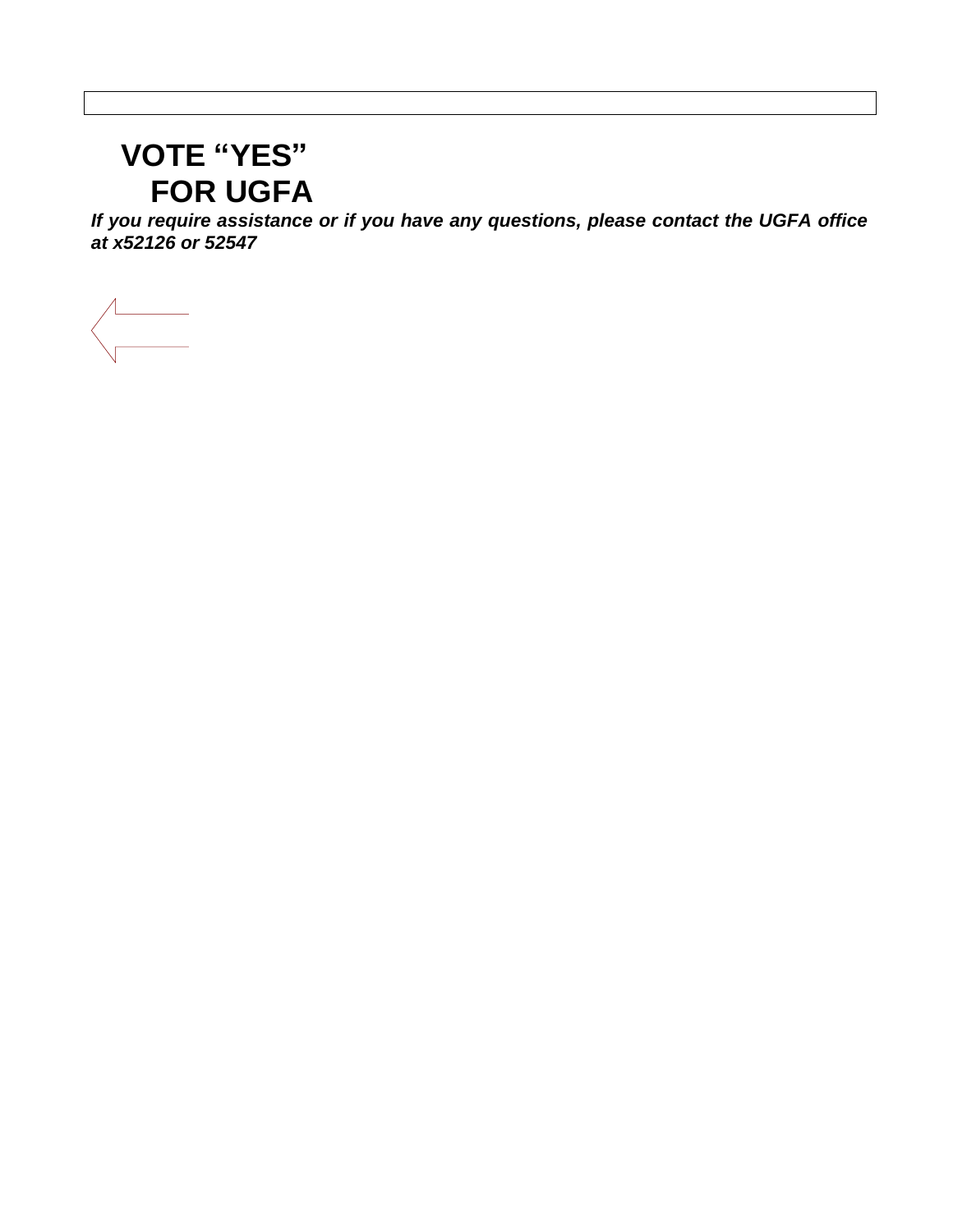### **UGFA PRESIDENT'S RESPONSE TO THE PROVOST'S SECOND LETTER:**

You recently received from Dr. Mancuso, the Provost and Vice-President (Academic), a second letter discussing the UGFA certification drive. I want to comment on some of the substantive issues raised in that letter.

**Contract Faculty:** Dr. Mancuso says: *"… the conversion of long term contractually limited faculty members to regular full-time status-were close to resolution, and have now been put on hold at UGFA's request…".* In fact, UGFA has been trying to improve the situation for contract faculty for many years. We agree in principle on a few issues but many details are unresolved. It will take several months at least, under any system, to iron out the details on language and to obtain approval from the membership and administration for all the changes.

We agreed that long-term contractually-limited faculty appointments of 6 years or more should be converted to regular appointments, subject to the terms and conditions of existing faculty policy and based on recommendations from the T&P committees. Some faculty members have been here for many years and still have reduced benefits because of their contract status. We want to change this. The process of holding a certification vote does not prevent the administration from implementing changes to redress the continuing unfair treatment of these faculty members.

**Salary Structure:** Before we negotiate any change to the salary structure, we want to have very strong consensus and support from the faculty and librarians. At the last Long Term Salary and Benefits meeting, (at which the Provost was in attendance), the Faculty Association proposed raising the grid to a level that would bring the base in line with the current starting salaries, with faculty being moved to the new grid over a period of time to be negotiated. UGFA distributed an editorial evaluating the effects of different ways of structuring merit-based salary systems, but UGFA has not, in its discussions with the Administration, proposed any changes to the current TAPSI system, and UGFA supports the principle of rewarding meritorious performance. The provost's insinuation that UGFA opposes any merit component in salary is false.

**"Fifth Place":** Conspicuously absent from both of the Provost's letters to faculty has been any discussion of the fact that the average age-adjusted salary at the University of Guelph has slipped substantially from "at least fifth place" in the Ontario system. Our merit step increases are a percentage of base, and that base was originally designed to be the starting salary of a new Ph.D. That is clearly not the case now, and our step increases are lower than they should be. Although the university administration assures us that they will "endeavour to maintain us in fifth place, it does not commit to a specific date for this to occur. They have also not offered any compensation for their failure to honour this commitment over the last few years.

**Collegiality:** UGFA relies on the dictionary definition of collegiality, an "equal sharing of power". It is frustrating to read, over and over, the suggestion that a union structure – like that of most other Ontario universities – is somehow "uncollegial". At present, we simply do not have an equal say on terms and conditions of employment. We have an antiquated, almost feudal procedure, in which we must politely petition the Administration and then wait patiently for their consideration of our request. In fact, in raising issues, we have been told by various administrators that we "do not represent faculty" – that is, that we do not really speak for you. In order for the University of Guelph Faculty Association to act effectively on your behalf, we need you to send a very clear and strong message that we do indeed represent you! We ask you to make every effort to come to a polling